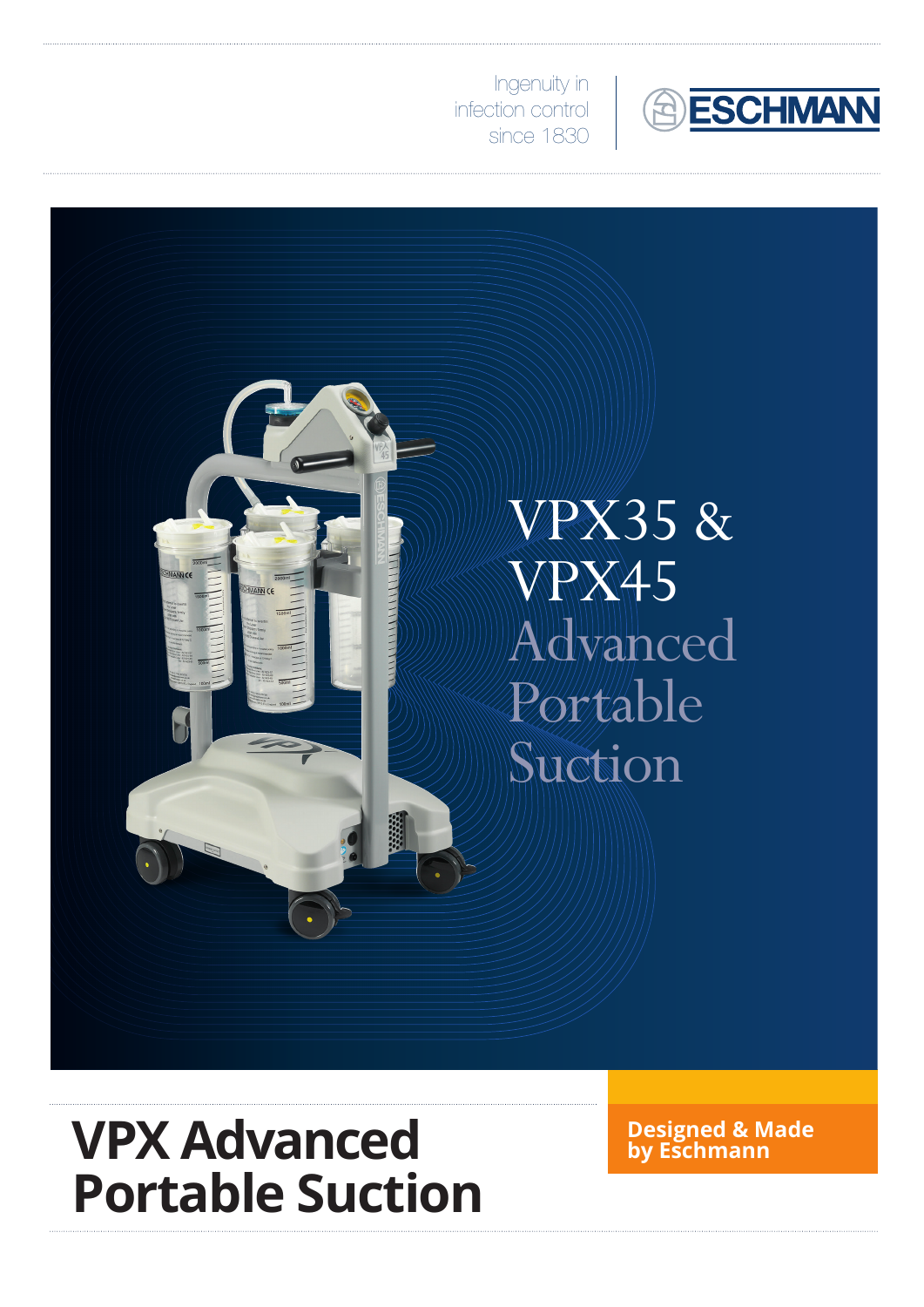## **VPX Advanced Portable Suction**

**The VPX advanced portable suction range from Eschmann provides the perfect solution for today's clinical environments, including operating theatres, accident & emergency departments and wards.**

The VPX suction units are robust, simple to use, fully mobile and capable of achieving high flow rates.

#### **Key Features**

- VPX35 suction units delivering a flow rate of >35 l/min
- VPX45 high vacuum suction units delivering a flow rate of >44 l/min
- Simple and intuitive to use
- Fully mobile for maximum flexibility
- Easy clean design ensuring infection control compliance
- Oil-free precision vacuum pump delivering accurate levels of suction
- Footswitch variants available

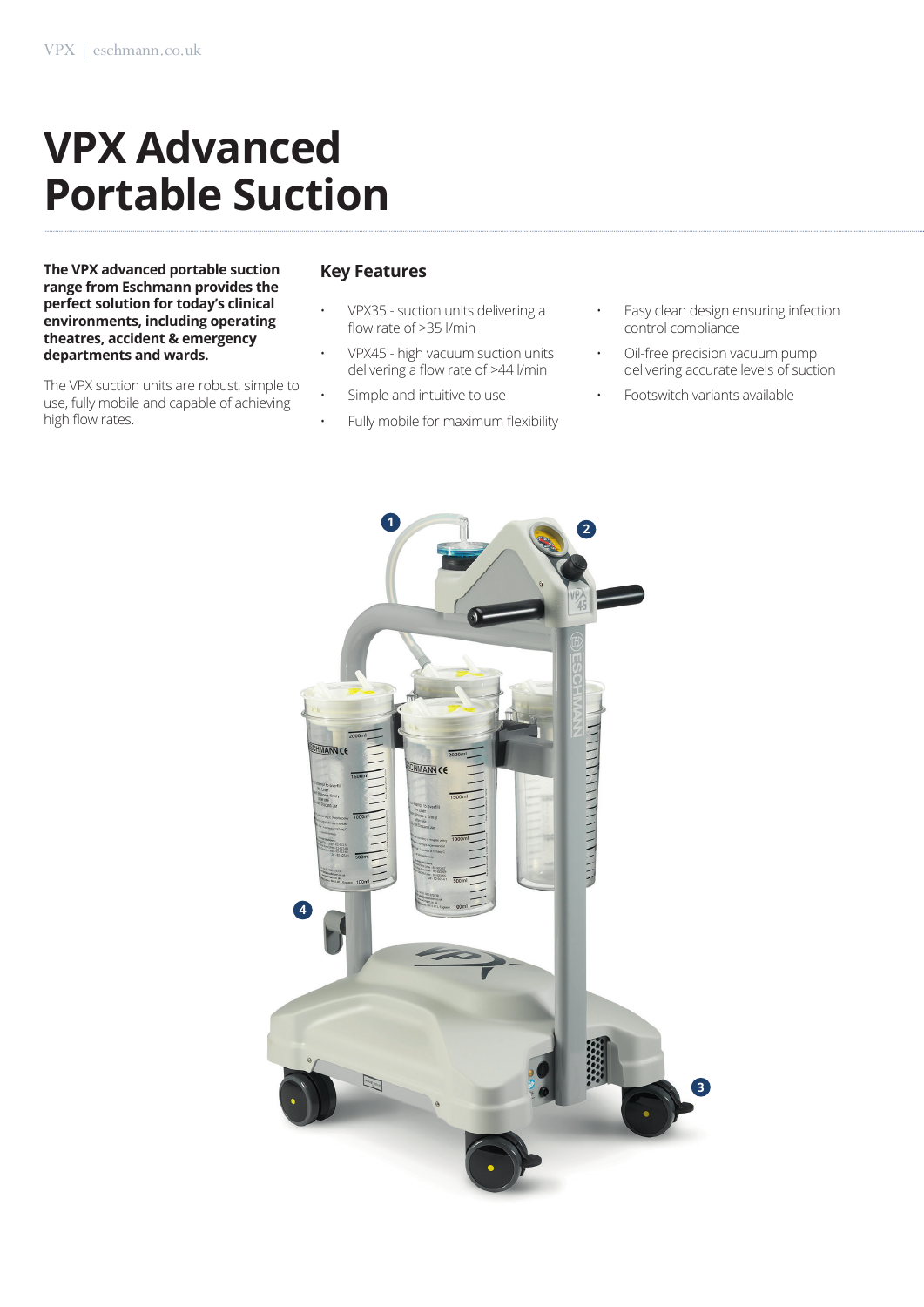

Hydrophobic filter protects the pump from accidental fluid contamination



Easy to read vacuum gauge, displaying both kPa and mmHg



Antistatic castors with Mains cable storage integral brake



### **VPX Specifications**

| Feature                                    | VPX35                                                                                                     | <b>VPX45</b>                                                                                              |
|--------------------------------------------|-----------------------------------------------------------------------------------------------------------|-----------------------------------------------------------------------------------------------------------|
| Pump performance                           | Airflow rate: >35 litres/min<br>Vacuum: 660 to 680 mmHg<br>Vacuum: 88 to 90.7 kPaG                        | Airflow rate: >44 litres/min<br>Vacuum: 720 to 740 mmHg<br>Vacuum: 96 to 98.7 kPaG                        |
| Pump type                                  | 2 headed diaphram pump                                                                                    | 4 headed diaphram pump                                                                                    |
| Duty cycle                                 | Continuous                                                                                                | Continuous                                                                                                |
| Connectivity                               | Up to 4 jars                                                                                              | Up to 4 jars                                                                                              |
| Suction tube                               | 6.35mm internal diameter                                                                                  | 6.35mm Internal diameter                                                                                  |
| Filter                                     | Hydrophobic/bacterial                                                                                     | Hydrophobic/bacterial                                                                                     |
| Noise level                                | $<$ 59dB                                                                                                  | $<$ 57dB                                                                                                  |
| Dimensions (unit only)                     | 360mm (w) x 500mm (l) x 880mm (h)                                                                         | 360mm (w) x 500mm (l) x 880mm (h)                                                                         |
| Weight (bare unit)                         | 10.25kg                                                                                                   | 10.5kg                                                                                                    |
| Power consumption                          | 115 watts                                                                                                 | 130 watts                                                                                                 |
| Nominal mains voltage                      | 230V                                                                                                      | 230V                                                                                                      |
| Mains frequency                            | 50Hz                                                                                                      | 50Hz                                                                                                      |
| <b>Operating Conditions</b>                | Operating temperature: 5°C to 40°C<br>Pressure: 69kPa to 106kPa<br>Humidity: 30% to 75% RH non-condensing | Operating temperature: 5°C to 40°C<br>Pressure: 69kPa to 106kPa<br>Humidity: 30% to 75% RH non-condensing |
| Storage and Transport<br>Environment       | Storage temperature: -30°C to 50°C<br>Pressure: 69kPa to 106kPa<br>Humidity: 30% to 90% RH non-condensing | Storage temperature: -30°C to 50°C<br>Pressure: 69kPa to 106kPa<br>Humidity: 30% to 90% RH non-condensing |
| <b>Protection Class</b><br>(Applied Parts) | Type BF                                                                                                   | Type BF                                                                                                   |
| <b>Protection Class</b><br>(IEC 60601-1)   | Class 1                                                                                                   | Class 1                                                                                                   |
| Class of risk                              | Class IIA                                                                                                 | Class IIA                                                                                                 |